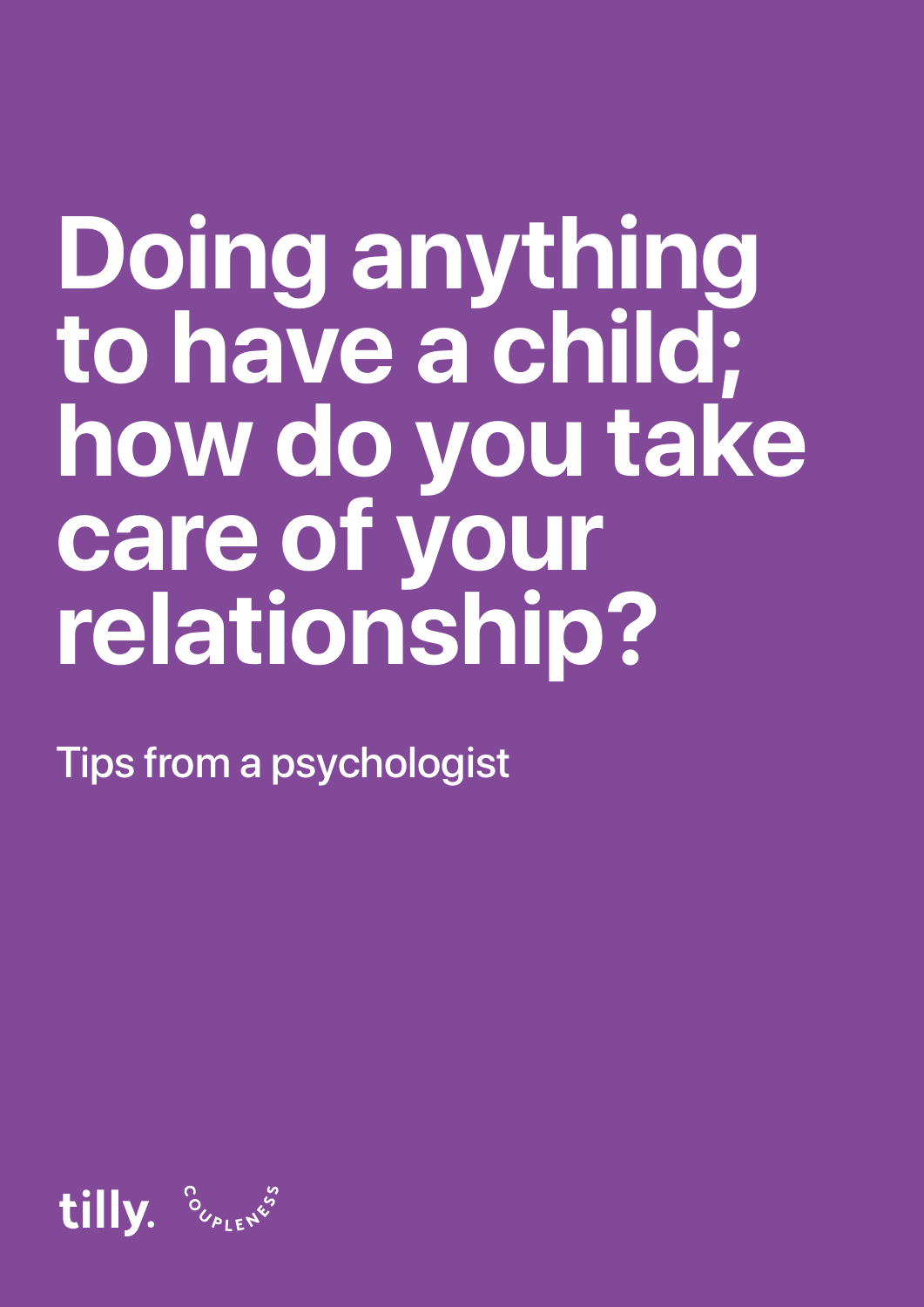There is a lot of talk that having children can pose challenges for relationships. But strangely enough, there is almost no discussion at all about what a challenge it can be to try to have children in the first place, and what that can mean for the relationship. This is despite the fact that there is a lot of research on the high stress levels infertility causes and the pressure it puts on the relationship.

The ability to communicate is put to the test when navigating stress, grief and big decisions. Even more so when the individuals have different ways of reacting and dealing with the challenges. Maybe one of you feels a lot of stress that nothing is happening, while the other doesn't feel any sense of urgency. Maybe one of you wants to invite others into the process, while the other doesn't want to share your journey. A miscarriage can be a great sorrow for one of you, while the other wants to look ahead at what's next. Supporting each other, taking care of yourselves, and at the same time being respectful of each other's feelings can be difficult.

It's also easy for the relationship to fall into a "focus zone" where you become more taskoriented than relationship-oriented. For most people, for example, sex quickly transitions from being about pleasure to becoming a chore. In the long run, this creates a risk of permanent distance in the relationship - both emotionally and physically. It is important to consciously try to create a balance between the task- and relationship-oriented work. Between the timed intercourse and medical procedures, it is important to also try to maintain closeness and some form of gratitude and joy.

#### **We think it's time to talk about it!**

Anna at Tilly has, based on her own experiences and dialogues with Tilly's community, identified a number of challenges and difficult feelings that many are faced with. She and Linn Heed, a registered psychologist, registered psychotherapist and sexologist at Coupleness, share concrete tips for how to deal with them.

- 1. Different ways of dealing with adversity and uncertainty
- 2. Big decisions
- 3. Sex on demand
- 4. Feelings of shame and guilt
- 5. How do we continue to prioritize the relationship?
- 6. When it feels like you hold all the responsibility



**Linn Heed is a psychologist, psychotherapist and sexologist at Coupleness, and has over 30 years of experience with relationships. Among other things, she has worked with fertility patients at Huddinge University Hospital, and over the years has seen hundreds of couples in therapy. She is also consulted frequently by the media. She experienced a traumatic miscarriage in week 20 which has given her a deeper understanding of how the longing for a child can create stress in a relationship.**



**Anna has gone through several miscarriages, lost two children after week 20 and done IVF in several different countries. In May 2021, she had a son with the help of donated eggs. She is passionate about reducing the stigma and raising awareness of a problem that is often underestimated, and believes in the power of sharing experiences. She is one of the founders of the Tilly platform, which offers support for fertility patients.**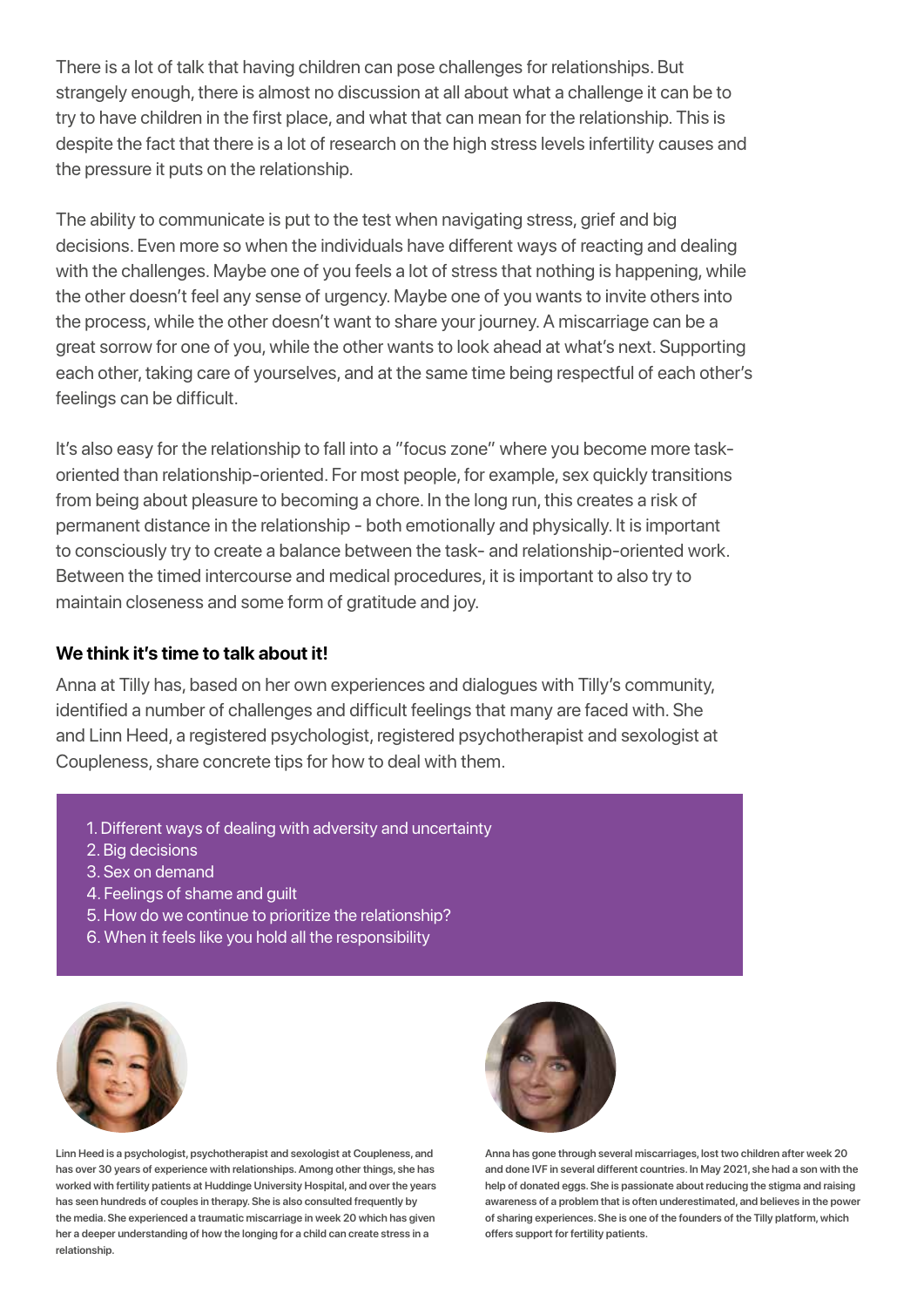### **1."I feel alone…" Different ways of dealing with adversity and uncertainty**

**You have different ways of handling challenges. One might need to talk about it, while the other wants to avoid the pain. One might feel better searching for lots of information and being two steps ahead, while the other wants to distract themselves with hobbies.**

**Of course, there is no right or wrong way, but how do you make sure that the other person in the relationship feels seen even if you don't feel exactly the same way? And how do you let each other be sad without getting caught up in negative thought spirals?**

#### **Here's what you can do yourself**

- **1.** Dare to communicate what you need. Unfortunately, even the best of partners can't read your mind. Of course you have to talk to each other sometimes, but even texting or writing things down can work and feel easier when you need to explain something.
- **2.** If your partner shares a feeling that scares you or isn't in line with what you previously decided, take a deep breath before reacting. When we feel pressured, we often act defensively and sometimes go on the attack. Remind yourself that your partner is in the same process as you even if it looks different for them, and that it's normal for you to not always feel the same way.
- **3.** Remind yourself that your feelings are okay no matter how your partner feels, and that one person can't meet all your needs. Maybe you can turn to an online community or a friend sometimes as well.

#### **Here's what you can do together**

- **1.** Take a "walk and talk" once or twice a week (you decide together what suits you) that is dedicated to talking about fertility. It provides an outlet for those who need to talk, and lets those who want to think about other things have a break from talking about it at other times. Of course, questions can arise between these specific walk and talks as well, but having this routine can help create an awareness of how and how often the issue is discussed.
- **2.** Create a new habit: if one of you is struggling with something, the other can ask: "Do you want support or solutions?" This simple sentence can help you avoid many misunderstandings.
- **3.** To encourage a loving generosity between you, remind each other: "Love me most when I deserve it least." Maybe you want to put up a reminder note on the bathroom mirror?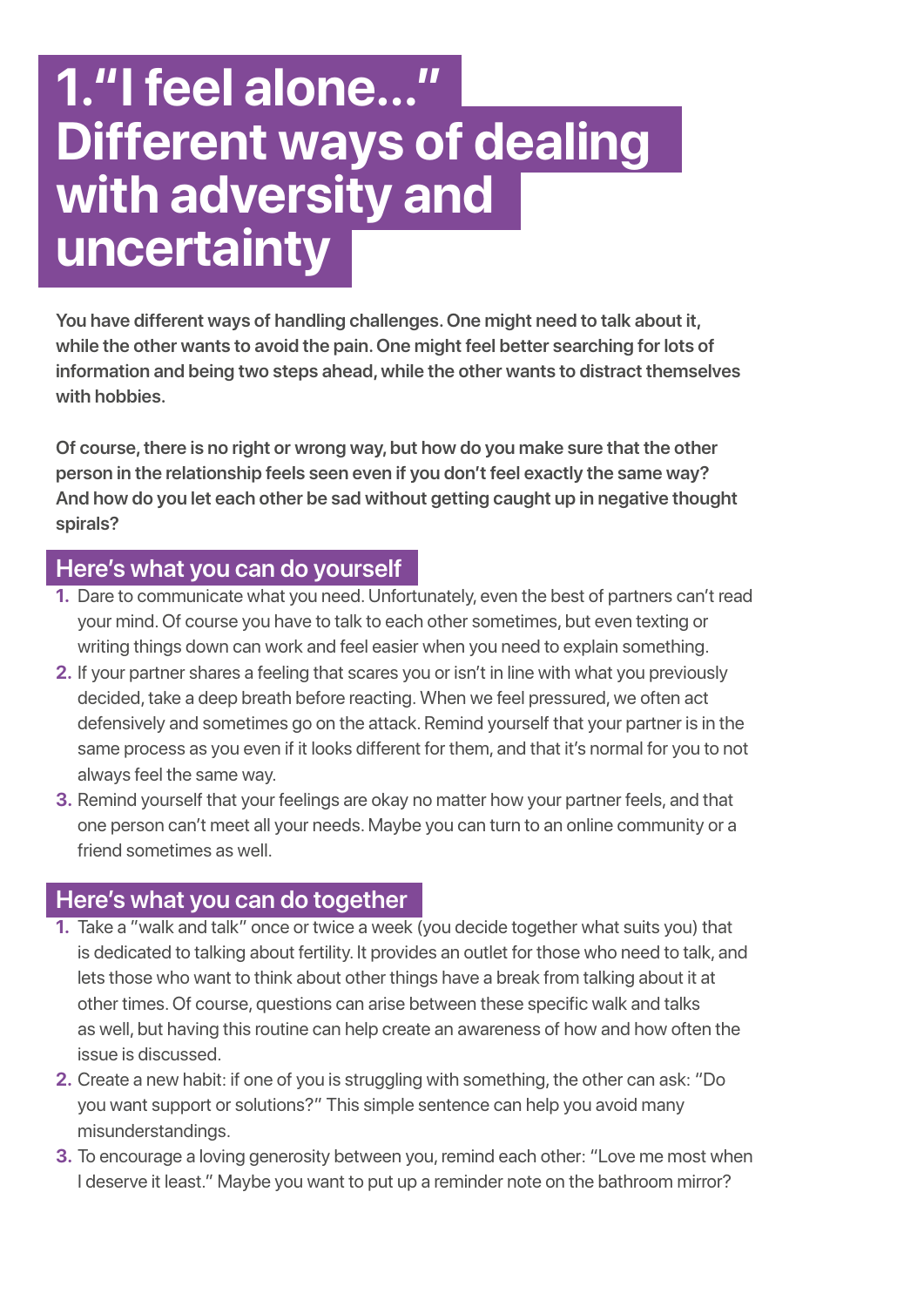### **2. "Do we even want the same thing?" Big decisions**

**Having children is no small decision. Neither is whether to start IVF, use donated gametes, adopt, or decide to pause or stop trying. These are decisions that affect life in lots of big ways, and you must make them together. That can create pressure-filled situations. Here are some suggestions for how to make the decision-making process easier, and for you both to feel that you've had a voice in the decision.**

#### **Here's what you can do yourself**

- **1.** In order for communication with your partner to be effective, it's important to also sort out your own thoughts and feelings. Journaling - writing down your thoughts - is a proven tool that can help you gain new perspectives, and is mentioned several times in this guide.
- **2.** Big decisions feel safer if you feel you can make informed choices. Start by figuring out what you need to find out in order to make a decision, and then make sure you get that information. Remember that you and your partner might have different needs.
- **3.** No matter how you spin it, you will have to deal with a lot of uncertainty, and it can be good to find tools to deal with your racing thoughts. Find a short meditation or mindfulness exercise that you can return to.

#### **Here's what you can do together**

- **1.** Create a new habit: If you want to talk about a (big) decision, always start with: "Is this a good time to talk about this? I really need to talk, but I want you to be receptive, so we can wait and discuss it later if now isn't a good time for you."
- **2.** Have an open dialogue, not only about what you need to decide, but how you will decide it. Maybe you need different lengths of time or different amounts of information, and this needs to be respected when a joint decision needs to be made. If you understand why your partner feels the way they do, it's easier to accept it and to avoid unnecessary assumptions.
- **3.** Make sure that everything you do and talk about doesn't revolve around the decision. Set aside time and space to relax or do something fun together. It can be difficult to find energy for this and you might need to book "us-time" in the calendar, but it can feel good once you do it.

**"It can be both good and bad to be in "bad." Good in the sense that one of you can be there for the other who is feeling down. Bad because you can feel that the other's feelings are incomprehensible. You simply have to try to let each other feel as good as possible."**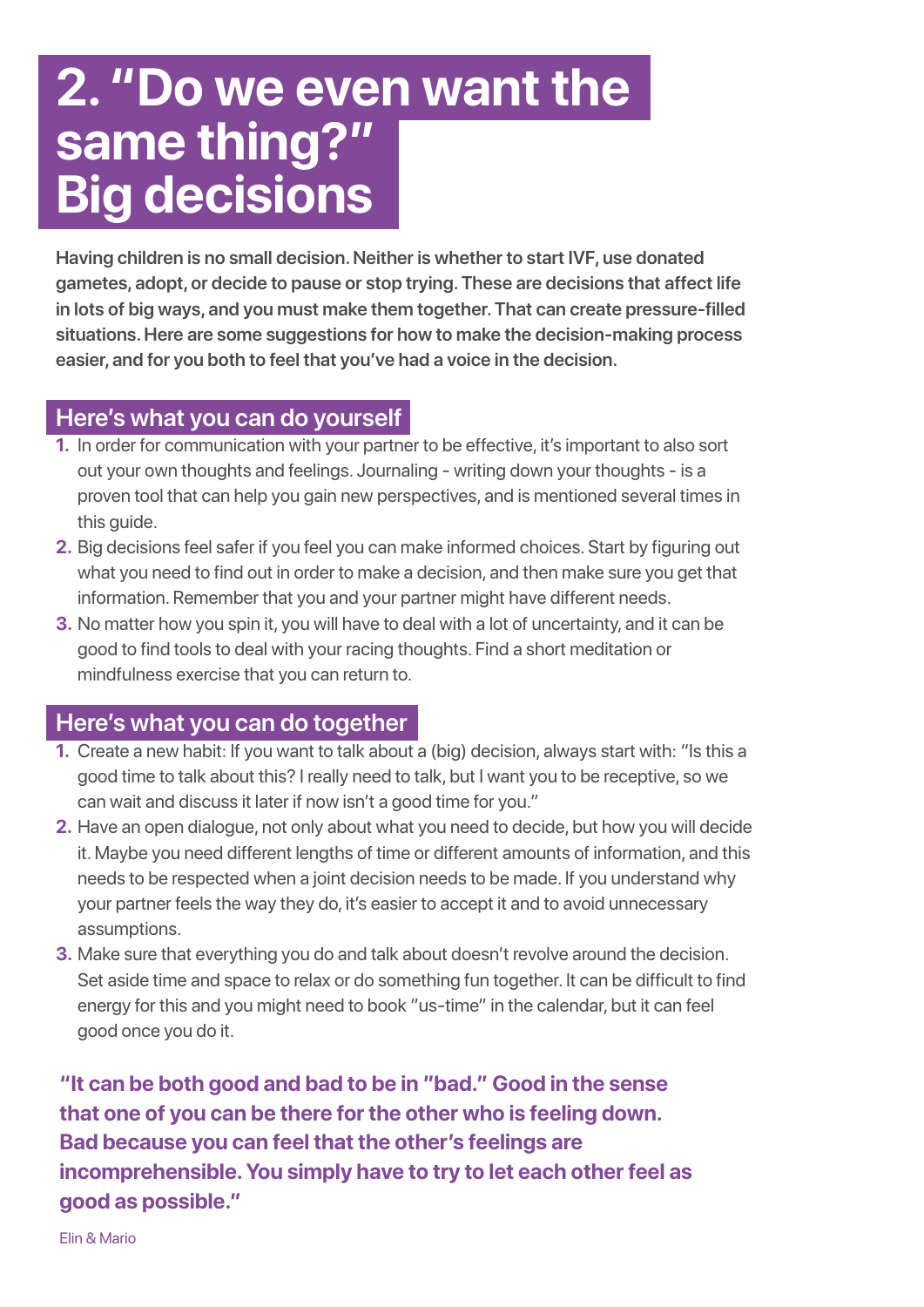## **3. "We have to have sex right now…" Sex on demand**

**If you've been trying to get pregnant for a while (and if you're still trying unassisted) then you know that it becomes harder and sadder than you can imagine. Something that is usually associated with desire and pleasure becomes mechanical, boring, on demand and performance-focused. It's easy to feel like a function instead of a person. And it's easy to just say that you should let go of the pressure and have sex as often as you want to instead, but that's difficult to actually do. It can even feel like a relief to not have sex after a period when you "had to" be doing it regularly. So how do you maintain that desire, attraction and connection, which, after all, are important parts of a relationship?**

#### **Here's what you can do yourself**

- **1.** Maybe sex is a bit mechanical during certain periods, but still take the time to think about what you enjoy when you have sex for fun, and tell your partner. Consider them different types of sex: sex with purpose, and sex for pleasure.
- **2.** Tell your partner how you feel about your sex life. That can create conversations that open new doors.
- **3.** Treat yourself to something extra that makes you feel attractive. It doesn't have to be that often or something big; sometimes it's the little things that make a difference.

#### **Here's what you can do together**

- **1.** Each of you write down a fantasy for your sex life and share it with each other. It can be as simple as longer foreplay.
- **2.** Have really good makeout sessions. Maybe every day? Or at least have an extra long hug as often as possible. Closeness and attraction are so much more than sex.
- **3.** Complete the sentence: "I think you are sexy when you…"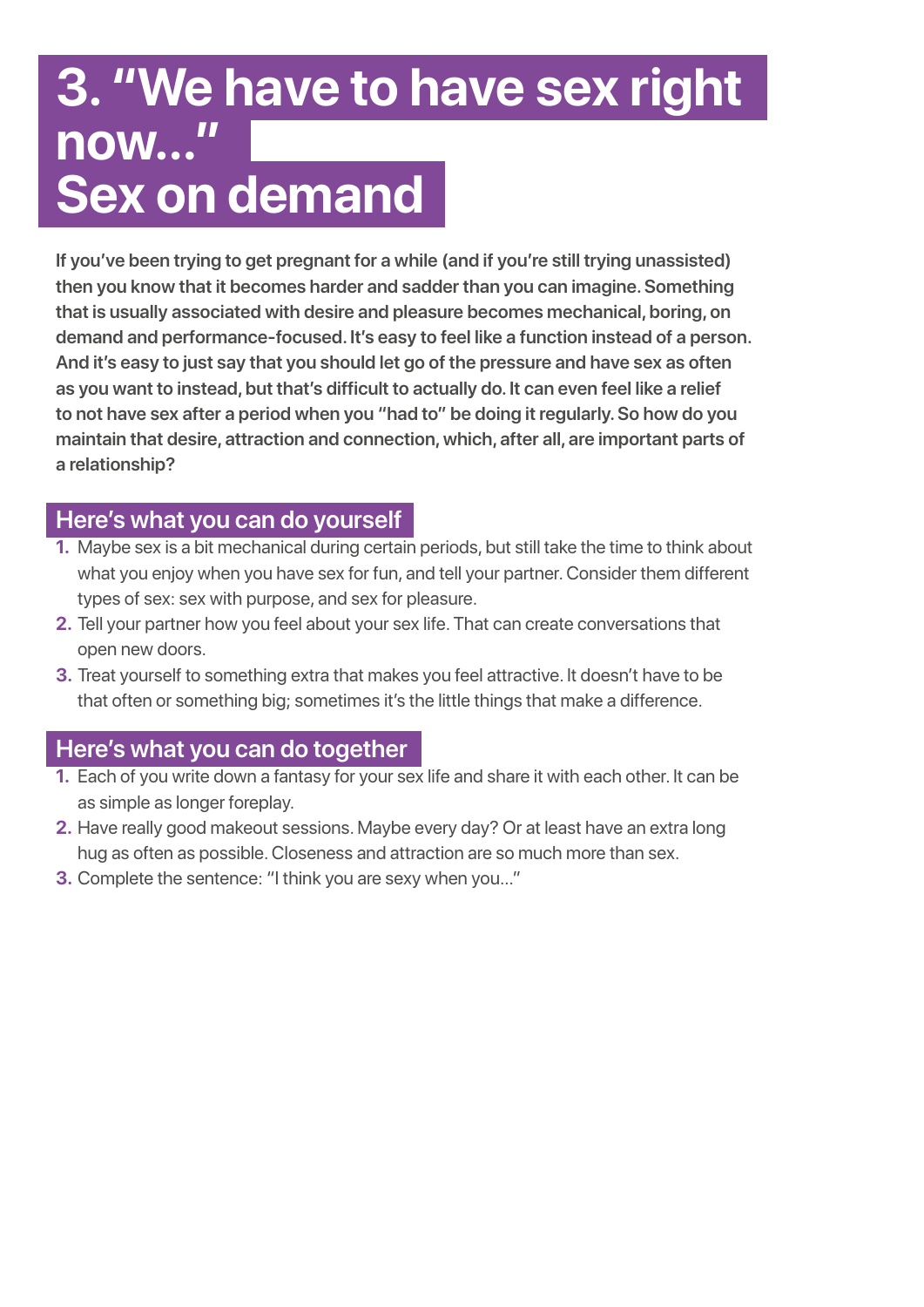# **4."It's my fault…" Feelings of shame and guilt**

**Most of us take having children for granted, thinking that they'll come when it suits us. So when your period keeps coming every month, or when what is supposed to be simple and obvious turns into a long series of doctor visits and failures, it's easy to blame yourself. The silent guilt and the invisible shame are devastating both for the individual and for the relationship.**

#### **Here's what you can do yourself**

- **1.** Give yourself some extra love maybe use affirmations, supportive words you can repe at to yourself. It may feel artificial at first, but it can be helpful in strengthening your relationship with yourself.
- **2.** Write down your feelings to gain perspective and learn what triggers the negative ones. The better you understand your feelings, the easier it will be to talk about them with your partner.
- **3.** Share your thoughts and feelings with people outside your relationship to break the silence around your guilt. If you don't feel that you have a friend who understands, you can always turn to an online forum with others going through the same thing.

#### **Here's what you can do together**

- **1.** Listen to each other's feelings and try to respond to them with more than "That's not true, it's not your fault." Instead, try "I understand that it can feel that way, and here's another perspective." This can help the other person to feel more seen.
- **2.** Affirm each other with words and actions as often as possible. It might require setting reminders to give your partner a little pick-me-up.
- **3.** Again, try talking to people outside your relationship to get a better understanding and gain new perspectives. If your partner keeps all their emotions, encourage them to see a psychologist or therapist. Talking to a neutral person can be very helpful for both the individual and the couple, even if you don't go together.

**"I think the most important thing we have done for each other is to never question each other's feelings - no matter how big or difficult they are. When the rest of the world has tried to come up with solutions, we have always tried to say something along the lines of: 'Thank you for sharing. I might not feel the same way, but please explain so I can understand.'"**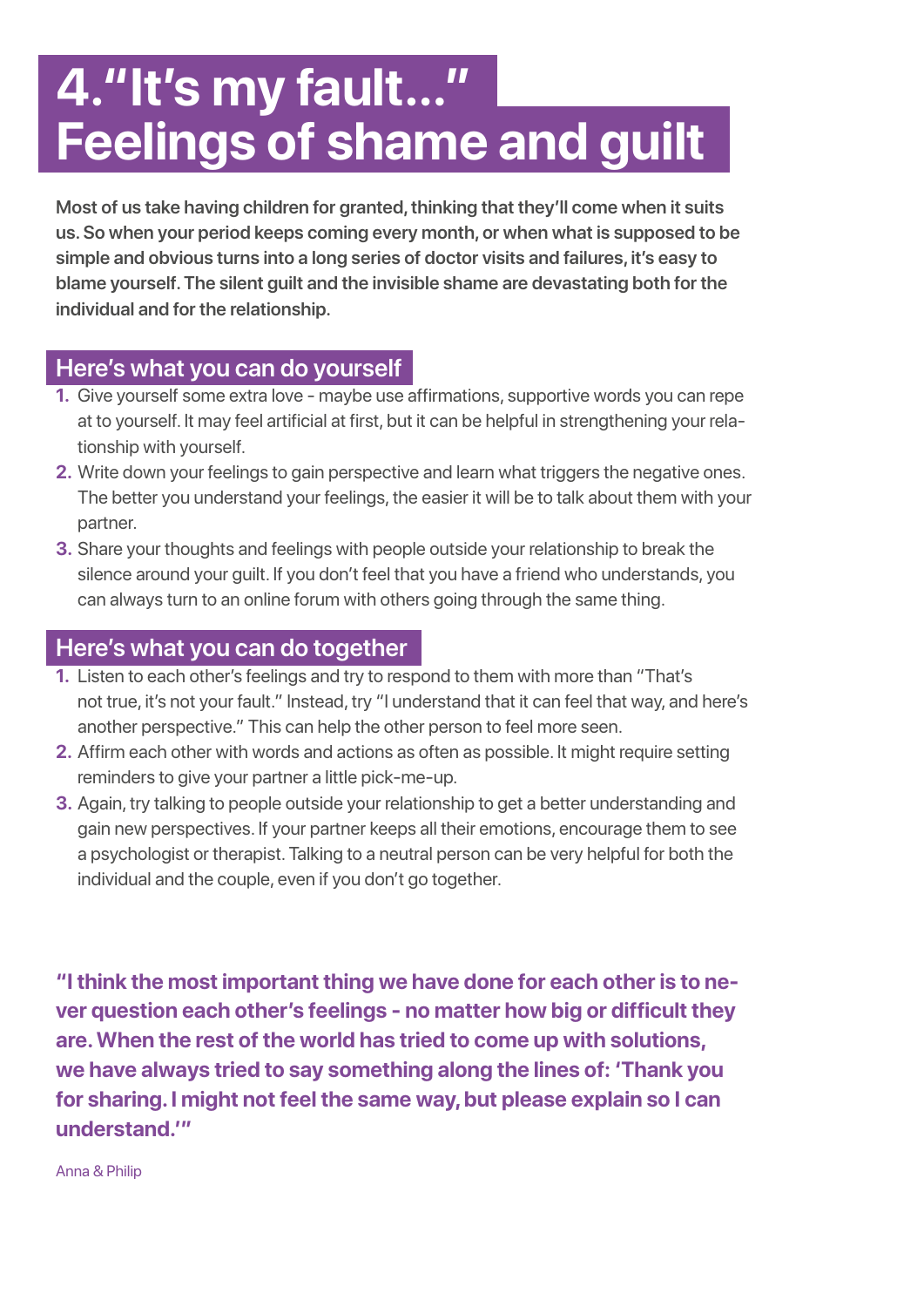### **5. "Who are we without children?" How do we continue to prioritize the relationship?**

**Suddenly all you see are strollers and pregnant women, and the commercials on TV are only about diapers and baby food. Big questions like "Can we be happy without children?" hide around every corner, and thoughts about ovulation, sperm production, healthy lifestyles, reducing alcohol, and strict meal plans take over completely. As if it wasn't already difficult to find time for each other in everyday life. It can be tough to find the energy, but remember that activities that distract us and help us focus on other things can ultimately provide us with more energy.**

#### **Here's what you can do yourself**

- **1.** Write in a gratitude journal. There is a lot of research that shows this can bring positive effects like more joy and better sleep.
- **2.** Try to set goals (even little ones) that aren't linked to your fertility journey.
- **3.** Try different tools that help you break out of negative thought patterns. For example, you can reflect on the day by writing down a challenge that you worked through successfully. Pay attention to the micro level, as it's often the small, insidious thoughts that sneak back in over and over again, and the little wins that can give us a boost.

#### **Here's what you can do together**

- **1.** Have a standing date in the calendar when you are not allowed to talk about having children.
- **2.** List three areas of your relationship you want to develop (like fun, communication or intimacy), and set reasonable achievable goals within each area. Evaluate your progress once a month and keep track of your fantastic growth.
- **3.** Thank your partner for something they have done during the day, or give them a compliment. It might sound silly, but maybe you can add a reminder to your calendar so you don't miss a day.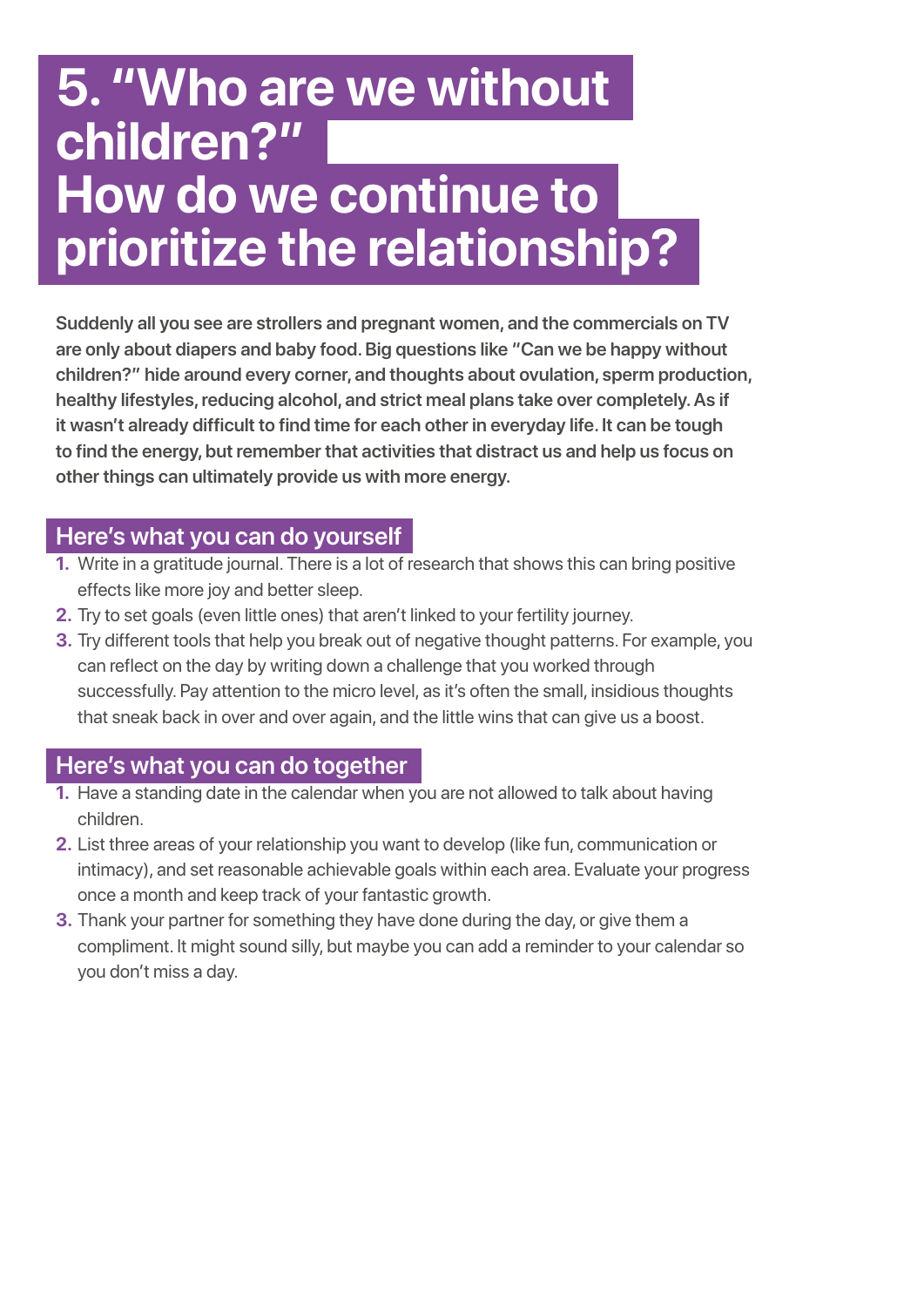### **6. "You just don't understand…" When it feels like you hold all the responsibility**

**Do you keep track of ovulation alone? Are you the one who knows which day you can test? Or are you the one who spends endless hours googling for a new solution? As with many tasks, it's easy for the division of responsibilities to become skewed, and it can feel really lonely. Where did the teamwork go? How do you make your partner understand that you are both on this journey, and that you are tired of being a project manager and alone in the driver's seat?**

#### **Here's what you can do yourself**

- **1.** Remind yourself that you both have different ways of dealing with your life situation, and that your partner's lack of involvement doesn't mean that they don't care.
- **2.** Use journaling (writing down your thoughts) to identify what makes you feel alone and what could change it. Reflect on if you have invited your partner into the process and explained what you're missing, and how you can do so.
- **3.** Tell your partner that you feel lonely and miss feeling like you're in this together. They might not have known that, or they might feel the same way without being able to put it into words. Try to avoid being accusatory, and focus on explaining your feelings and needs.

#### **Here's what you can do together**

- **1.** Make a plan as if this were another project in your life, like a home renovation. Go through what needs to be done and decide who will do what, and when you will do something together. You might realize that you actually prefer to handle a lot yourself, and what you really want is for your partner to ask about things from time to time. Maybe your partner hasn't known what they can help with, and hasn't dared to ask because they are ashamed that they are less knowledgeable.
- **2.** Create a WhatsApp group (or use a similar communication tool) for the two of you where you can ask each other things, collect questions before a doctor's visit, or share information. It can simplify questions and tasks, and each individual can also process information and respond when they feel receptive, rather than right when the other person has brought it up. Above all, it can create a sense of teamwork - as long as you don't put pressure on both of you to write exactly the same amount.
- **3.** Support each other with words and actions, as often as you can. Share your appreciation for things the other person does or says, small and large. Appreciation strengthens the feeling of working together.

#### **"It's been important for us to be able to share both our negative and positive feelings. Remember to also put words to when you feel joy or hope. Allow each other to be happy in happy moments."**

Amanda & Magnus